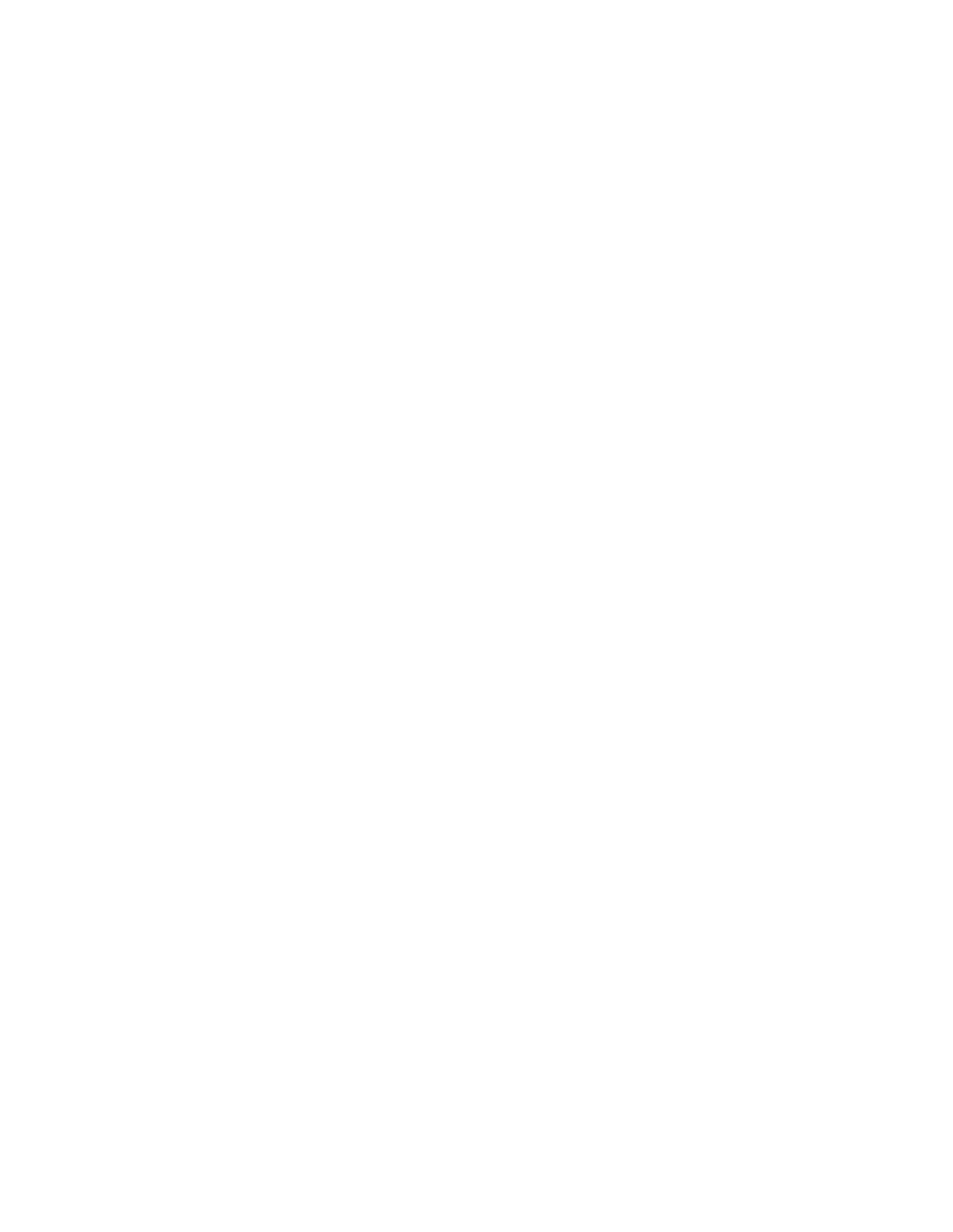#### **ATTACTCHMENTS**

#### *Letter of Recommendation*

Provide a brief letter from a school administrator or ABC member stating why your student chapter should be named ABC's 2021 Student Chapter of the Year. The administrator must be someone other than your faculty advisor or ABC chapter staff contact.

## *Supporting Documents*

*Please attach any supporting documents upon application submission.*

- 1. A list of guest speakers and topics discussed; include both ABC member and nonmember speakers. (Please indicate who were the ABC member speakers if applicable)
- 2. A list of the events / programs your chapter held during the school year (workshops, membership drives, fundraisers, field trips, volunteer opportunities, etc.)
- 3. List any projects, meetings, or events that you attended at your sponsoring ABC Chapter and how many of your chapter members attended each (If your chapter did not attend any, please explain why)
- 4. An annual budget (income and expenses) for your chapter including all fundraising sources
- 5. An updated roster of your ABC Student Chapter members including email addresses
- 6. Photos or any media coverage where the ABC Student Chapter was recognized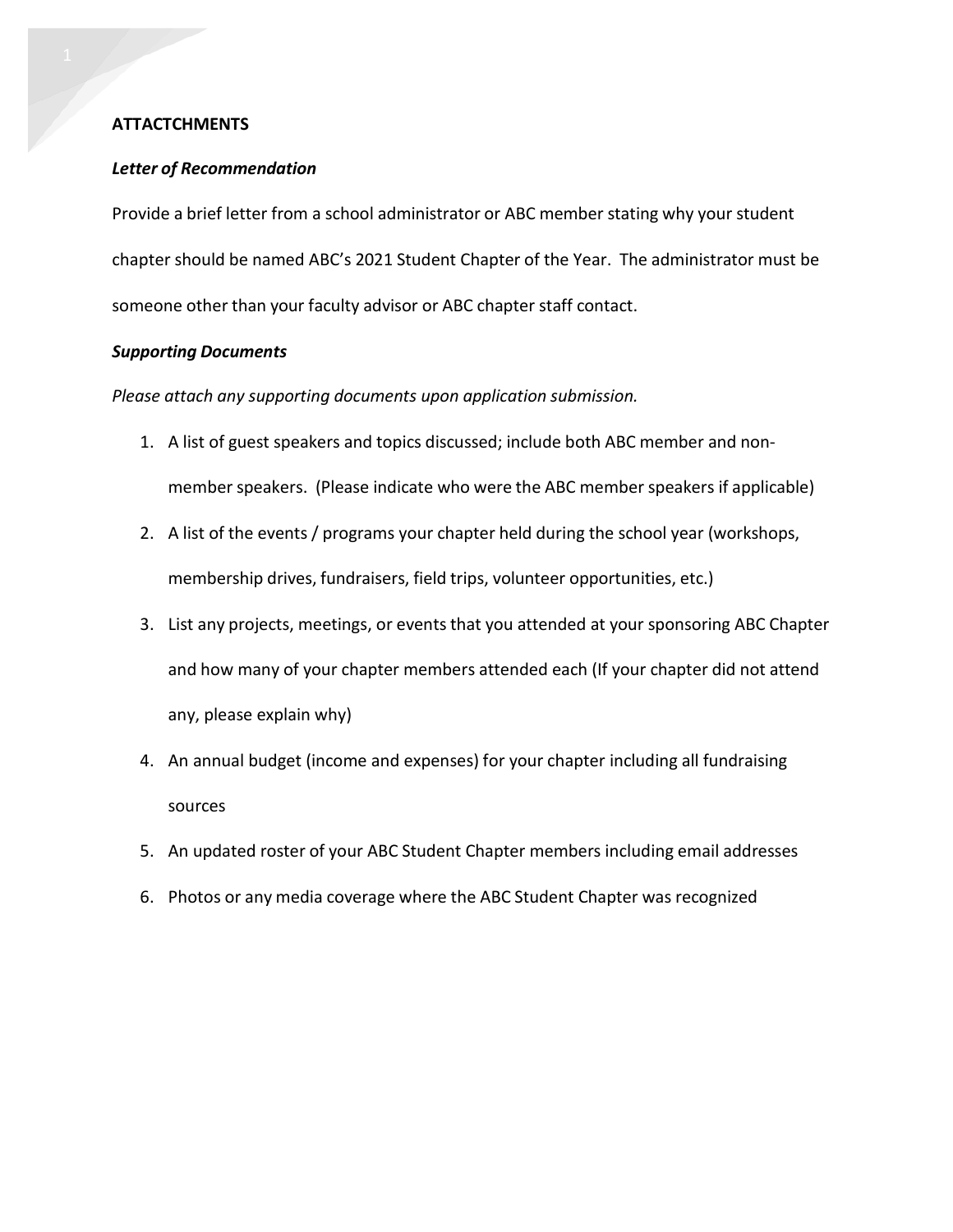## **STUDENT CHAPTER INFORMATION**

| <b>Student Chapter Name:</b>             |                                                                                                                       |
|------------------------------------------|-----------------------------------------------------------------------------------------------------------------------|
| College/University Name:                 | <u> 1980 - Johann Barn, amerikan besteman besteman besteman besteman besteman besteman besteman besteman besteman</u> |
| Supporting ABC Chapter/Member Firm Name: |                                                                                                                       |
| <b>Faculty Advisor Name:</b>             | <u> 1980 - Johann Barn, amerikansk politiker (d. 1980)</u>                                                            |
| <b>Faculty Advisor Email:</b>            |                                                                                                                       |
|                                          |                                                                                                                       |
|                                          |                                                                                                                       |
| <b>Student Chapter Address:</b>          |                                                                                                                       |
|                                          |                                                                                                                       |
|                                          |                                                                                                                       |

<u> 1989 - Johann John Stein, mars ar yn y brening yn y brening yn y brening yn y brening yn y brening yn y breni</u>

*Please note: Provide the appropriate mailing address to receive award check if applicable.*

## **STUDENT CHAPTER OFFICERS**

| <b>President Name:</b>  |  |
|-------------------------|--|
| <b>President Email:</b> |  |
|                         |  |
|                         |  |
|                         |  |
| Secretary Name:         |  |
| Secretary Email:        |  |
| <b>Treasurer Name:</b>  |  |
| <b>Treasurer Email:</b> |  |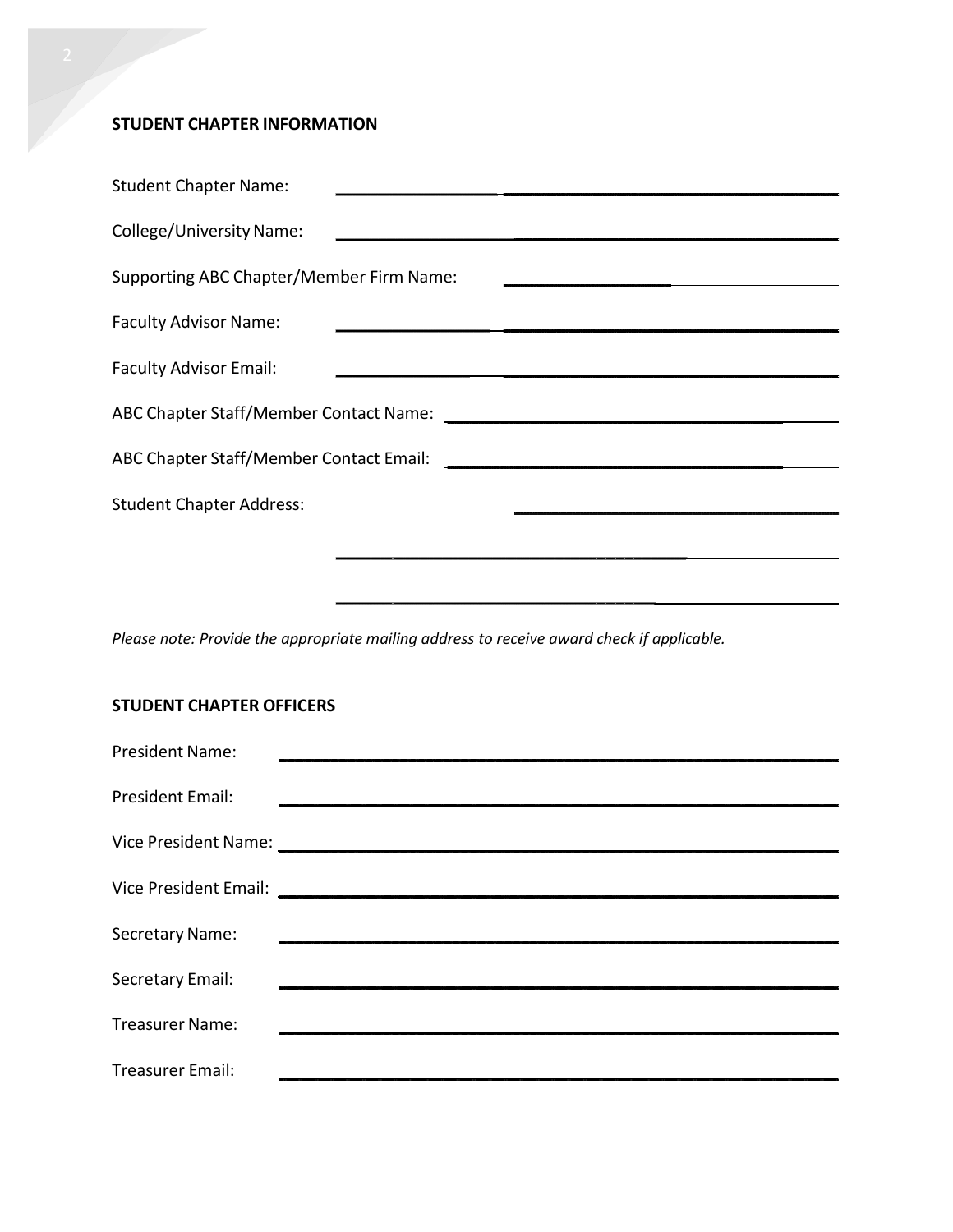## **STUDENT CHAPTER EVENTS/ PROJECTS**

*Please limit each description to 150 words or less.*

1. Describe your most successful and/or unique fundraising project of the year; include how many chapter members attended and why you feel it was a success.

2. Describe your most successful and/or unique public service project or volunteer opportunity that your chapter participated in this year; include how many chapter members attended and why you chose to participate in the project.

3. Describe your most successful and/or unique construction project that your chapter participated in this year; include how many chapter members attended and why you chose to participate in the project.